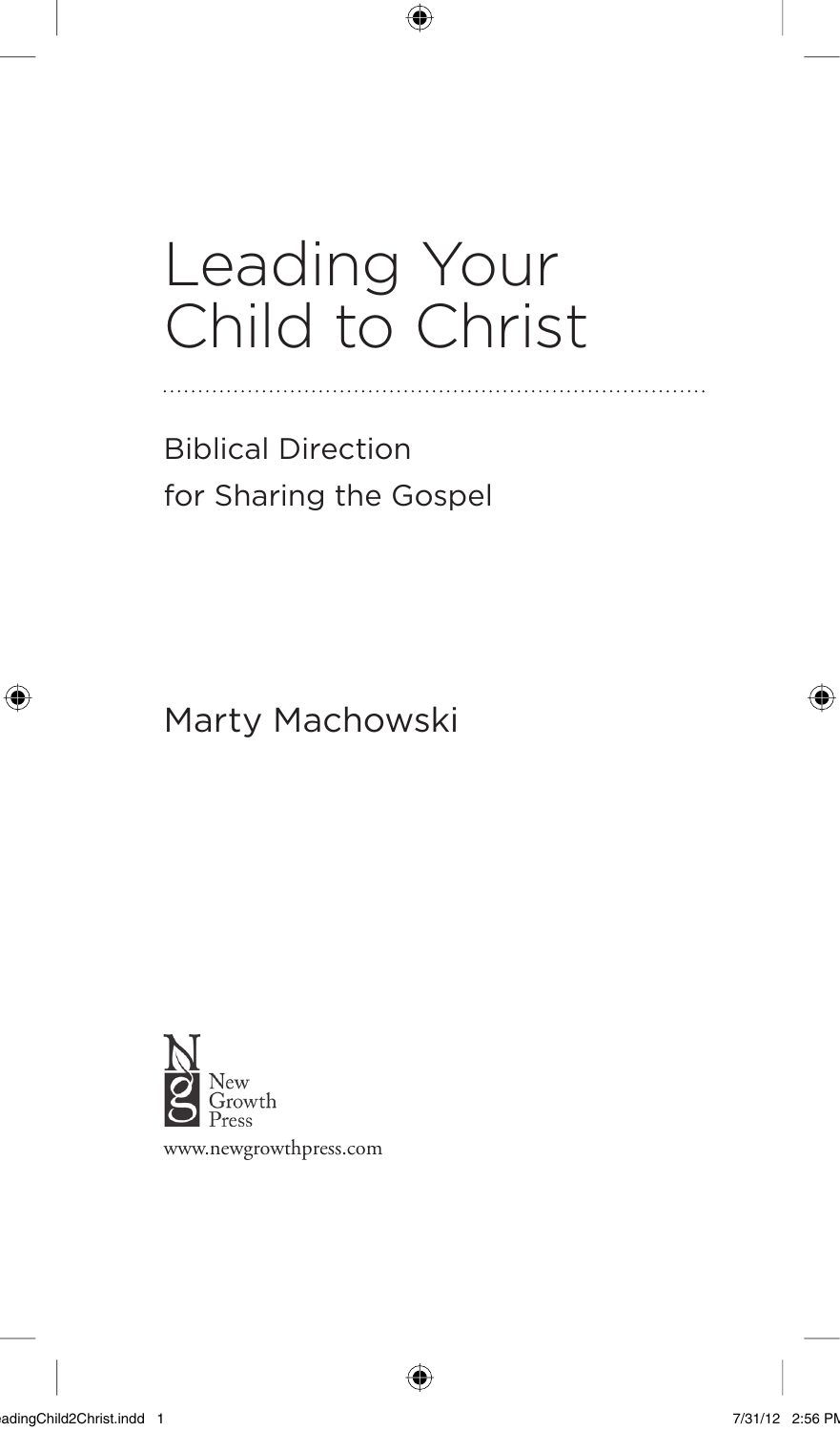New Growth Press, Greensboro, NC 27404 www.newgrowthpress.com Copyright © 2012 by Covenant Fellowship Church

All rights reserved. No part of this publication may be reproduced, stored in a retrieval system, or transmitted in any form by any means, electronic, mechanical, photocopy, recording, or otherwise, without the prior permission of the publisher, except as provided by USA copyright law. Published 2012.

All Scripture quotations, unless otherwise indicated, are taken from the *Holy Bible, English Standard Version*® (esv®), copyright © 2000, 2001 by Crossway Bibles, a division of Good News Publishers. Used by permission. All rights reserved.

Scripture quotations marked niv are taken from the *Holy Bible, New International Version*®, niv®. Copyright © 1973, 1978, 1984 by International Bible Society. Used by permission of Zondervan. All rights reserved.

Cover Design: Tandem Creative, Tom Temple, tandemcreative.net Typesetting: Lisa Parnell, lparnell.com

ISBN-13: 978-1-938267-84-0 ISBN-13: 978-1-938267-30-7 (eBook)

Library of Congress Cataloging-in-Publication Data Machowski, Martin, 1963–

Leading your child to Christ : Biblical direction for sharing the gospel / Marty Machowski.

 p. cm. Includes bibliographical references and index. ISBN-13: 978-1-938267-84-0 (alk. paper) 1. Christian education—Home training. 2. Christian education of children. I. Title. BV1590.M33 2012 268'432—dc23 2012026545

Printed in Canada

19 18 17 16 15 14 13 12 1 2 3 4 5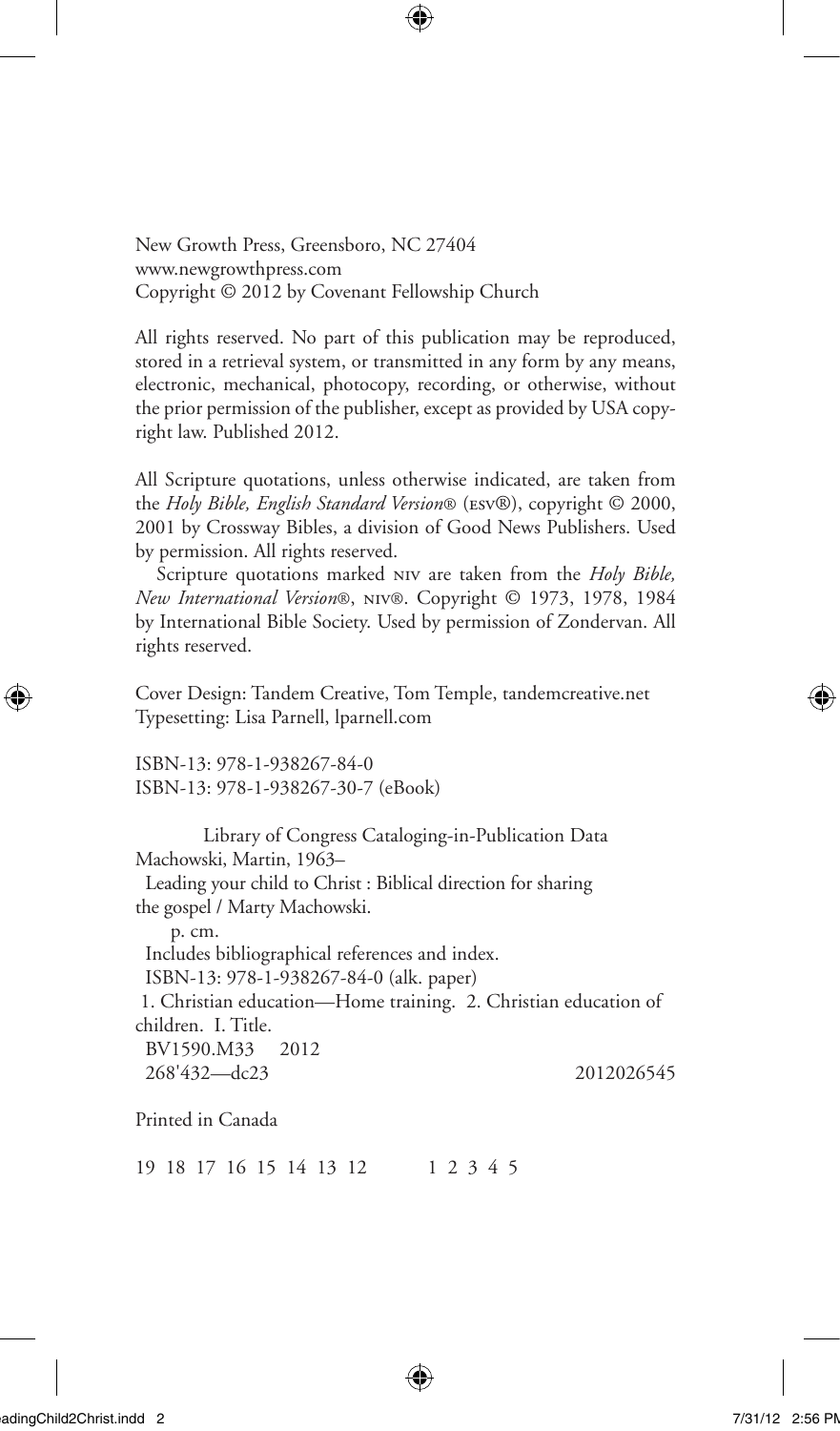I *remember my dad explaining again to me how Jesus died on the cross for my sins and then rose again after three days. Then my dad helped me to pray, asking God to forgive me of my sins. As I have grown up and gone through children's ministry and now youth ministry, it is exciting to see God revealing himself to me in personal ways not only at those meetings but also in personal devotions and in those around me.* — Ruth

⊕

*When I was around the age of twelve, my family and I were at church. At the end of the message, the speaker was explaining the gospel, and for the first time, God moved me. I remember for the first time having the joy of the Lord in my heart, and I knew I was saved!* — Justin

*I always believed Jesus came to die on the cross to pay the penalty for the world's sin and that he rose from the dead and offered salvation to all who believed. In reality, all these facts were only in my head and not in my heart. I never thought of Jesus coming to die for me or that I had to surrender my life to him. I went to youth camp for the first time in the summer before eighth grade, and the first night's message about the younger prodigal son making a decision to go back home affected me. That night I fully surrendered my life to God.* — Bethany

Reading these testimonies of God's work in the lives of children helps us to remember that God is mighty to save our kids. Leading our children to Christ is a walk of trust, a journey the Holy Spirit wants to join us on. He gives us directions from his Word to help us as we do our best to lead our children to Jesus. And yet, too often we fall out of faith into fear or complacency. Our fears can lead us to try to save our children ourselves,

⊕

3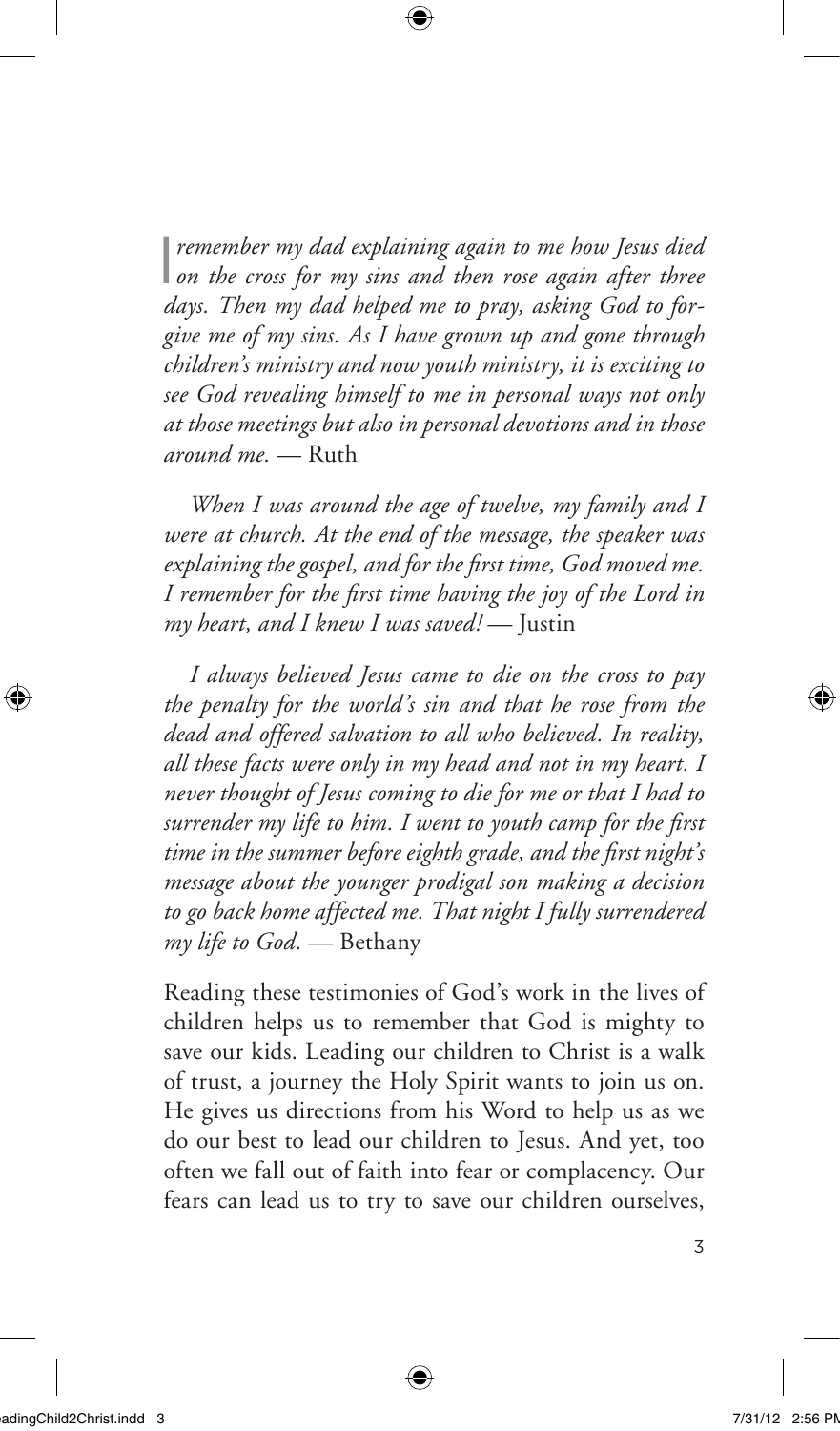Leading Your Child to Christ

instead of trusting that the Spirit of God is in charge of exactly when and how our children grow in faith. Fear can even lead us to claim our children are converted prematurely or have us give up when we don't see the changes we were hoping for. On the other hand, when we are complacent, we don't take seriously our calling as parents to share the good news of the gospel with our children, preferring to "let go and let God." As always the gospel of Jesus Christ opens up a better way—living the good news of forgiveness for sins in front of our children, actively sharing from God's Word how they can be saved, praying with and for our children, and putting all of our trust in the only One who can grow faith in their hearts (1 Corinthians 3:6).

Often when children make a profession of faith, you have to wait and see what the Spirit is doing in their life. For example, when my daughter Emma was five years old, she responded to a gospel invitation at the end of an evangelistic TV program while we were on vacation. But my wife Lois and I didn't start calling up relatives to announce our daughter's salvation. We knew that it would take time to know if Emma had really accepted Jesus or if that day's experience was one of several events God would use to draw her closer to himself. Still, I must admit, like many parents faced with evaluating a child's response to the gospel, I wrestled a bit and wondered if instead of waiting I should just "have more faith" and believe she was saved.

A couple of years later, at age seven, Emma again prayed in the quiet of her room and has since told us that she went to children's ministry the following Sunday "feeling cool" because she "prayed the prayer." But as the days wore on, and she thought about it more, she

⊕

4